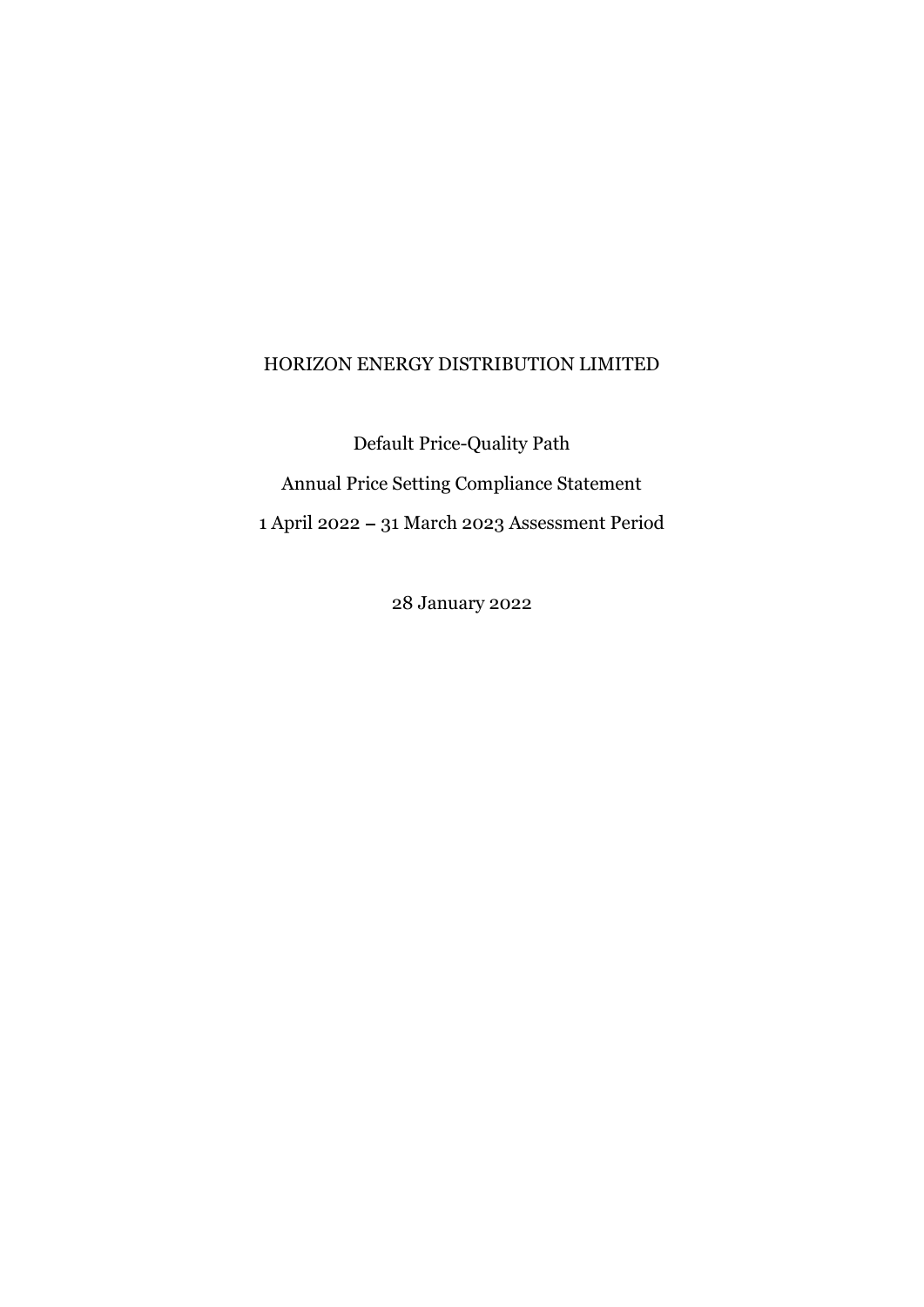## **Table of Contents**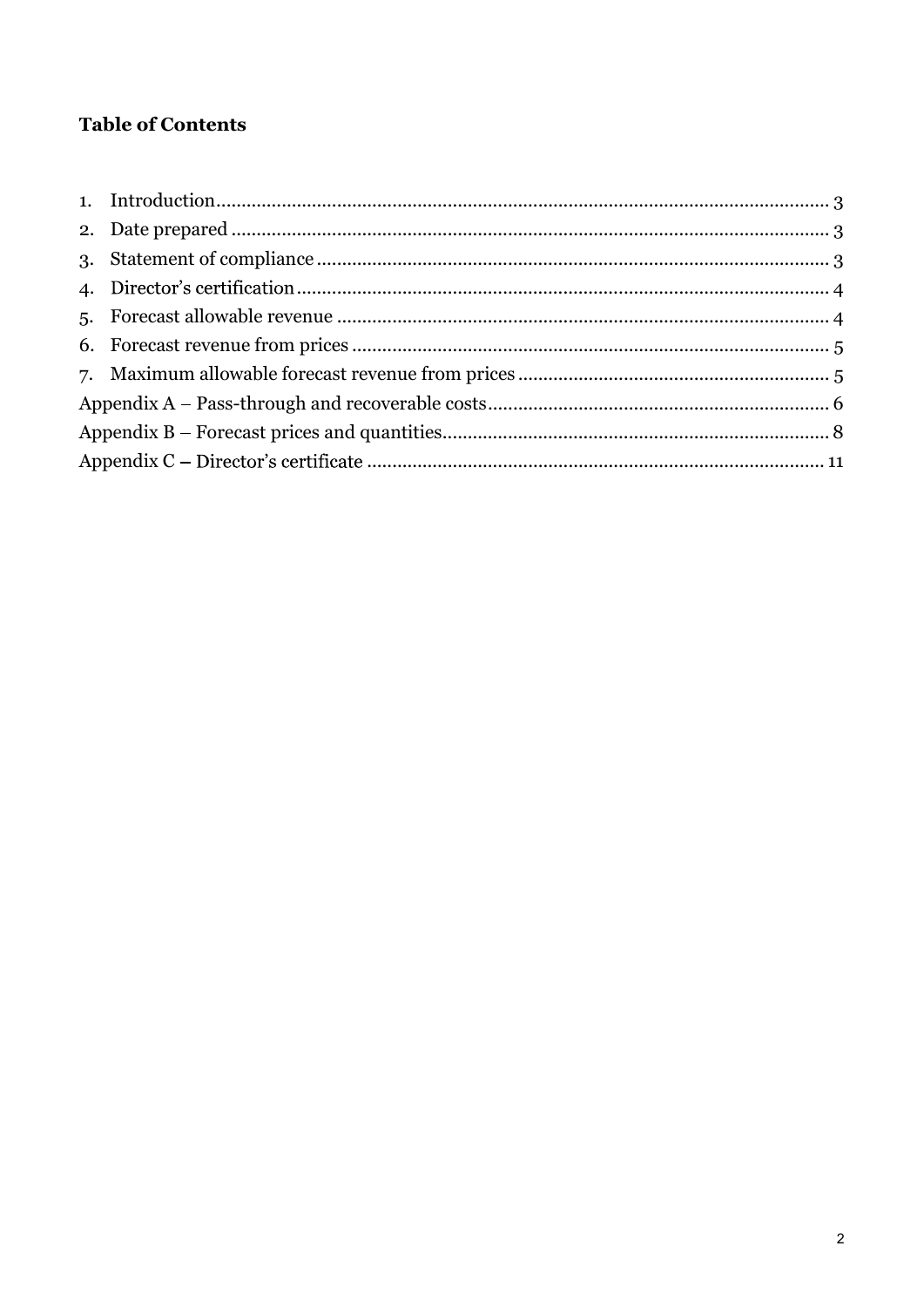#### 1. Introduction

Horizon Energy Distribution Limited ("Horizon Networks") is subject to price-quality regulation under Part 4 of the Commerce Act 1986. The Commerce Commission has set a Default Price-Quality Path (DPP) which applies to Horizon Networks from 1 April 2020.

This price-setting compliance statement is published in accordance with clause 11.1 of the 2020 DPP Determination, and applies to the third assessment period, commencing 1 April 2022 and ending 31 March 2023.

## 2. Date prepared

#### 3. Statement of compliance

| Table 1 |  |  |
|---------|--|--|
|         |  |  |

| 2022 and ending 31 March 2023.                                                                                                                                                                                                                         |                                                                                                                                                                         |               |
|--------------------------------------------------------------------------------------------------------------------------------------------------------------------------------------------------------------------------------------------------------|-------------------------------------------------------------------------------------------------------------------------------------------------------------------------|---------------|
| 2. Date prepared                                                                                                                                                                                                                                       |                                                                                                                                                                         |               |
| This statement was prepared on 28 January 2022.                                                                                                                                                                                                        |                                                                                                                                                                         |               |
| 3. Statement of compliance                                                                                                                                                                                                                             |                                                                                                                                                                         |               |
| assessment period.                                                                                                                                                                                                                                     | As demonstrated in Table 1 below, and consistent with clause 8.3 of the 2020 DPP<br>Determination Horizon Networks has complied with the price path for the second      |               |
| Table 1                                                                                                                                                                                                                                                |                                                                                                                                                                         |               |
|                                                                                                                                                                                                                                                        | <b>Compliance with price path RY23</b>                                                                                                                                  |               |
| Forecast revenue from prices must not exceed the lesser of:<br>(a) the forecast allowable revenue for that assessment period; and<br>(b) the amount determined in accordance with the following formula:<br>increase in forecast revenue from prices). | the forecast revenue from prices for the previous assessment period $x$ (1 + limit on annual percentage                                                                 |               |
| Term                                                                                                                                                                                                                                                   | <b>Description</b>                                                                                                                                                      | Value (\$000) |
| Forecast revenue from prices (\$000)                                                                                                                                                                                                                   | Forecast prices between 1 April 2022 and 31<br>March 2023 multiplied by forecast quantities<br>for the period ending 31 March 2023                                      | 32,877        |
| Forecast allowable revenue (\$000)                                                                                                                                                                                                                     | The sum of forecast net allowable revenue,<br>forecast pass-through and recoverable costs,<br>opening wash-up account balance and the<br>pass-through balance allowance | 32,877        |
| Maximum allowable forecast revenue<br>from prices (\$000)                                                                                                                                                                                              | Forecast revenue from prices for the<br>previous assessment period $x$ (1 + limit on<br>annual percentage increase in forecast<br>revenue from prices)                  | 36,449        |
| Maximum allowable forecast revenue<br>(\$000)                                                                                                                                                                                                          | The lessor of the forecast allowable revenue<br>and maximum allowable forecast revenue<br>from prices                                                                   | 32,877        |
| Compliance result                                                                                                                                                                                                                                      | Forecast revenue from prices $\leq$ forecast<br>allowable revenue and maximum allowable<br>forecast revenue from prices                                                 | Compliant     |

Further information supporting forecast allowable revenue is included in Section 5 and Appendix A.

Further information supporting forecast revenue from prices is included in Section 6 and Appendix B.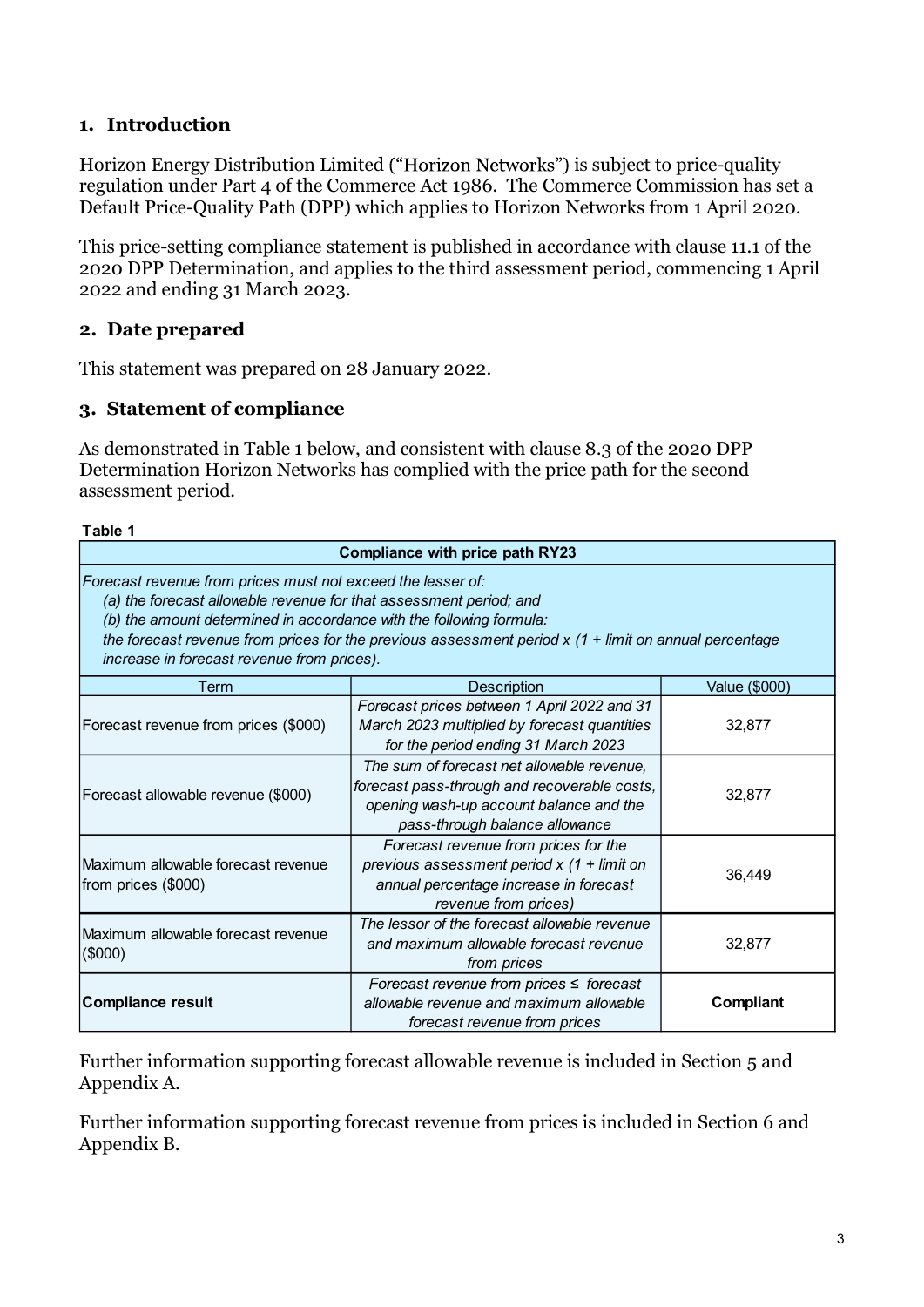## 4. Director's certification

## 5. Forecast allowable revenue

| 7.                                             | Further information supporting maximum allowable forecast revenue is included in Section                                                               |                      |
|------------------------------------------------|--------------------------------------------------------------------------------------------------------------------------------------------------------|----------------------|
| 4. Director's certification                    |                                                                                                                                                        |                      |
| included as Appendix C.                        | A Director's certificate in the form set out in Schedule 6 of the 2020 DPP Determination is                                                            |                      |
| 5. Forecast allowable revenue                  |                                                                                                                                                        |                      |
| of Schedule 1.5 of the 2020 DPP Determination. | Table 2 shows the derivation of forecast allowable revenue, consistent with the requirements                                                           |                      |
| Table 2                                        |                                                                                                                                                        |                      |
|                                                | <b>Forecast allowable revenue RY23</b>                                                                                                                 |                      |
| Term                                           | <b>Description</b>                                                                                                                                     | <b>Value (\$000)</b> |
| Forecast net allowable revenue                 | Forecast net allowable revenue as<br>set out in Table 1.4.1 in Schedule<br>1.4 for the period ending 31 March<br>2023                                  | 24,872               |
| Forecast pass through costs                    | Forecast pass-through costs and<br>forecast recoverable costs                                                                                          | 406                  |
| Forecast recoverable costs                     | Forecast recoverable costs,<br>excluding any recoverable cost<br>that is a revenue wash-up drawn<br>down amount                                        | 8,263                |
| Opening wash-up account<br>balance             | The opening wash-up account<br>balance for the second<br>assessment period of the DPP<br>regulatory period is nil as set out in<br>Schedule 1.7 (1)(a) | (664)                |
| Pass-through balance<br>allowance              | (ePTB - pass-through balance) x<br>(67th percentile estimate of post-<br>tax WACC)^2                                                                   |                      |
| <b>Total</b>                                   |                                                                                                                                                        | 32,877               |

Appendix A shows the components of the forecast pass-through and recoverable costs, and the pass-through balance allowance.

The methodology to derive the forecasts of the pass-through and recoverable costs is documented in Appendix A.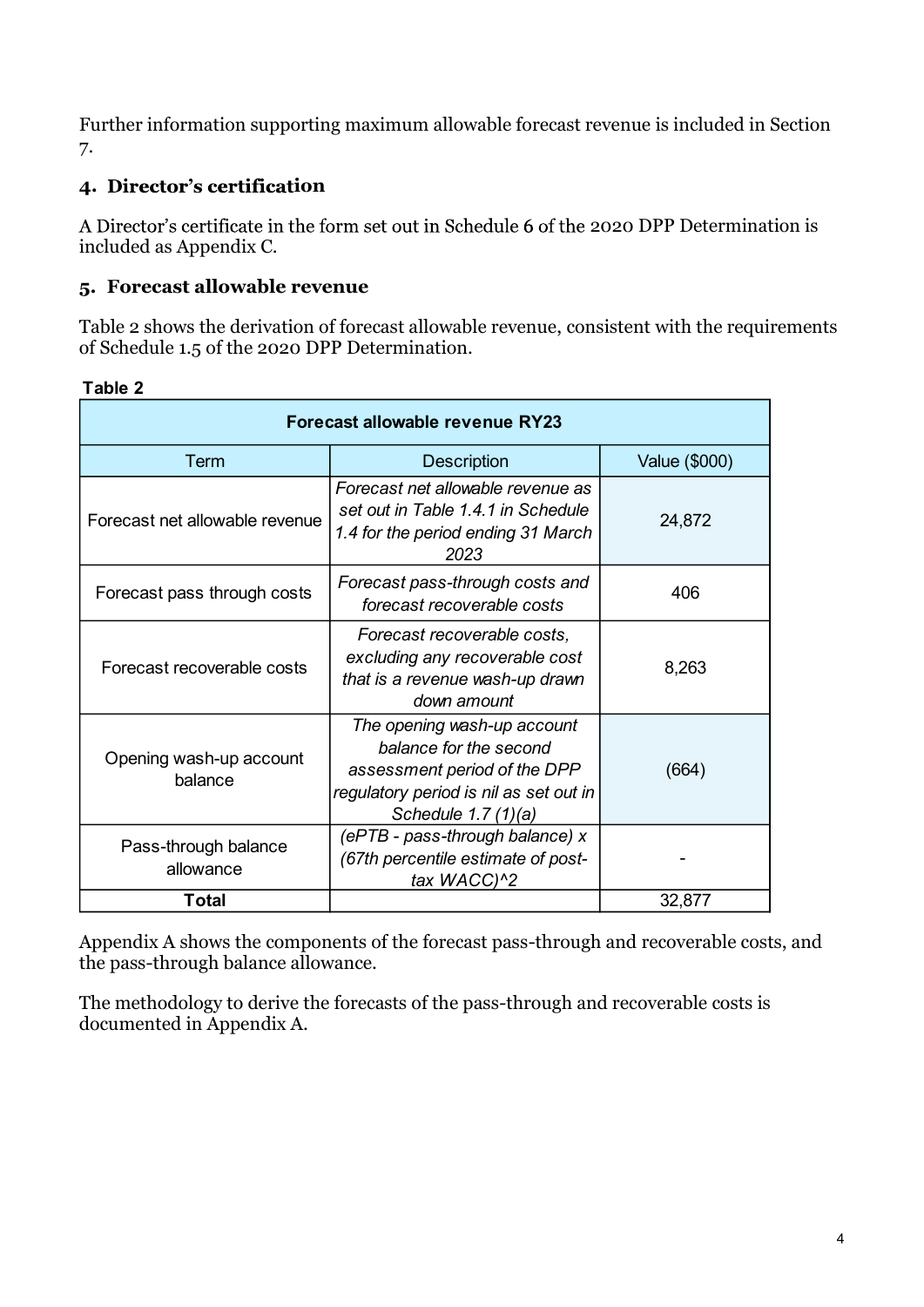## 6. Forecast revenue from prices

| Table 3 |  |  |
|---------|--|--|
|---------|--|--|

| 6. Forecast revenue from prices<br>Table 3 shows forecast revenue from prices. |                                                                                                                                       |               |
|--------------------------------------------------------------------------------|---------------------------------------------------------------------------------------------------------------------------------------|---------------|
| Table 3                                                                        |                                                                                                                                       |               |
|                                                                                | <b>Forecast revenue from prices RY23</b>                                                                                              |               |
| Term                                                                           | <b>Description</b>                                                                                                                    | Value (\$000) |
| $\Sigma P_{2022/23}$ <sup>*</sup> Q <sub>2022/23</sub>                         | Forecast prices between 1 April<br>2022 and 31 March 2023<br>multiplied by forecast quantities for<br>the period ending 31 March 2023 | 32,877        |
|                                                                                | Appendix B shows the components of forecast revenue from prices.                                                                      |               |
| Appendix B.                                                                    | The methodology to forecast the quantities associated with each price is documented in                                                |               |
|                                                                                | 7. Maximum allowable forecast revenue from prices                                                                                     |               |
| requirements of clause 8.4 of the 2020 DPP Determination.                      | Table 4 shows the maximum allowable forecast revenue from prices, consistent with the                                                 |               |
| Tahlo 1                                                                        |                                                                                                                                       |               |

#### Table 4

| $1$ CITII                                                                 | <b>DESCRIPTION</b>                                                                                                                                        | Value (vouu)  |
|---------------------------------------------------------------------------|-----------------------------------------------------------------------------------------------------------------------------------------------------------|---------------|
| $\Sigma P_{2022/23}$ *Q <sub>2022/23</sub>                                | Forecast prices between 1 April<br>2022 and 31 March 2023<br>multiplied by forecast quantities for<br>the period ending 31 March 2023                     | 32,877        |
|                                                                           | Appendix B shows the components of forecast revenue from prices.                                                                                          |               |
| Appendix B.                                                               | The methodology to forecast the quantities associated with each price is documented in                                                                    |               |
|                                                                           | 7. Maximum allowable forecast revenue from prices                                                                                                         |               |
| requirements of clause 8.4 of the 2020 DPP Determination.<br>Table 4      | Table 4 shows the maximum allowable forecast revenue from prices, consistent with the                                                                     |               |
|                                                                           | Maximum allowable forecast revenue from prices RY23                                                                                                       |               |
| Term                                                                      | <b>Description</b>                                                                                                                                        | Value (\$000) |
| Forecast revenue from prices<br>from previous assessment<br>period        | Forecast prices between 1 April<br>2021 and 31 March 2022<br>multiplied by forecast quantities for<br>the period ending 31 March 2022                     | 33,135        |
| Limit on annual percentage<br>Increase in forecast revenue<br>from prices |                                                                                                                                                           | 10%           |
| Maximum allowable forecast<br>revenue from prices                         | Forecast revenue from prices for<br>the previous assessment period x<br>$(1 +$ limit on annual percentage<br>increase in forecast revenue from<br>prices) | 36,449        |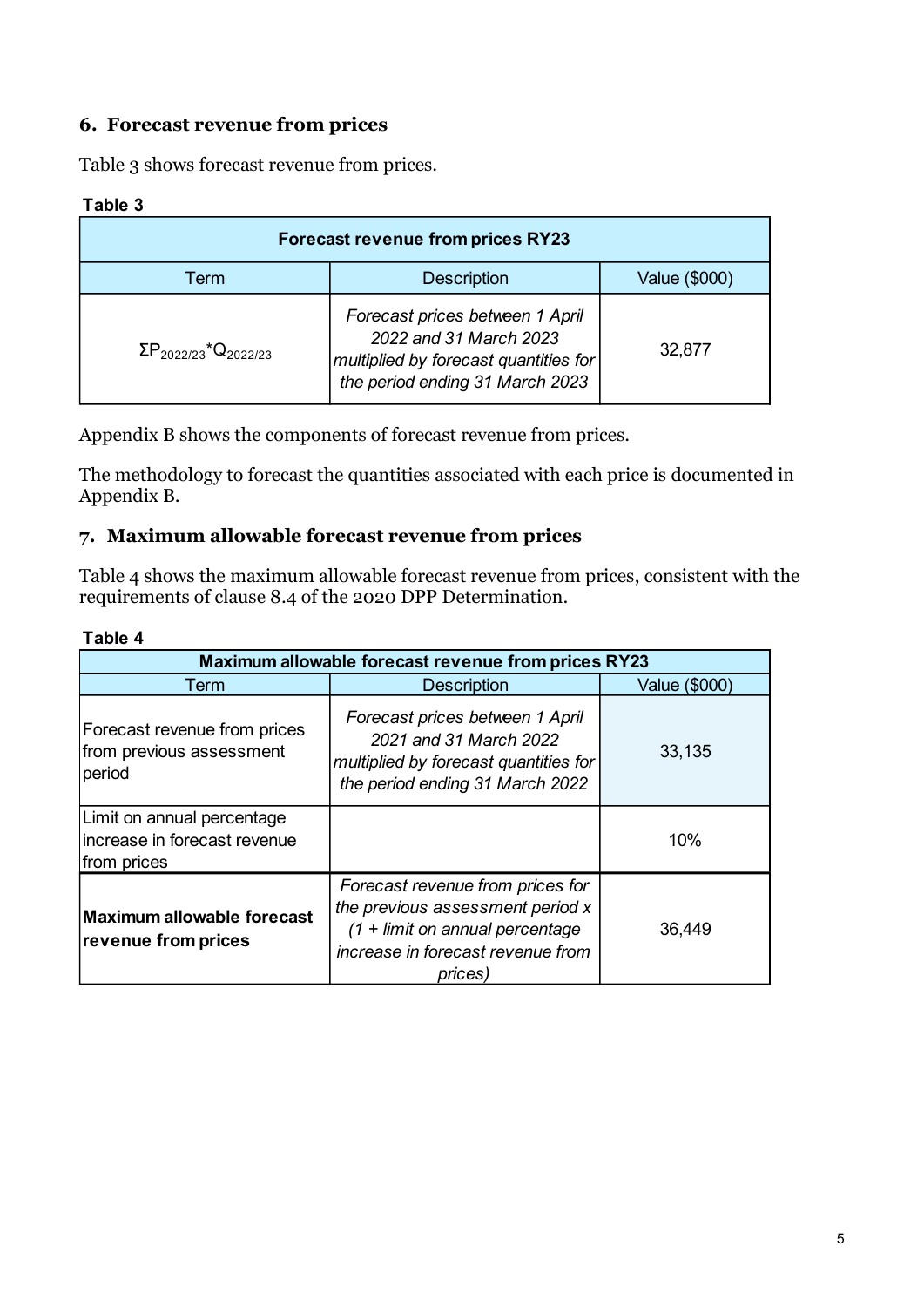# Appendix  $A - Pass-through$  and recoverable costs

## Forecast pass-through costs

#### Table 5

| Appendix A – Pass-through and recoverable costs     |       |                                             |
|-----------------------------------------------------|-------|---------------------------------------------|
|                                                     |       |                                             |
| <b>Forecast pass-through costs</b>                  |       |                                             |
|                                                     |       |                                             |
|                                                     |       |                                             |
|                                                     |       |                                             |
|                                                     |       | <b>Forecast Pass-through Costs RY23</b>     |
| Table 5<br>Forecast pass-through costs              | \$000 | Forecasting methodology                     |
|                                                     | 236   | Prior years rates + 2% average increase     |
| Rates on system fixed assets<br>Commerce Act levies | 41    | Prior year levies + 2% increase estimated   |
| <b>Electricity Authority levies</b>                 | 112   | Prior year levies + 1.5% increase estimated |
| Utilities Disputes levies                           | 17    | Prior year levies + 2% increase estimated   |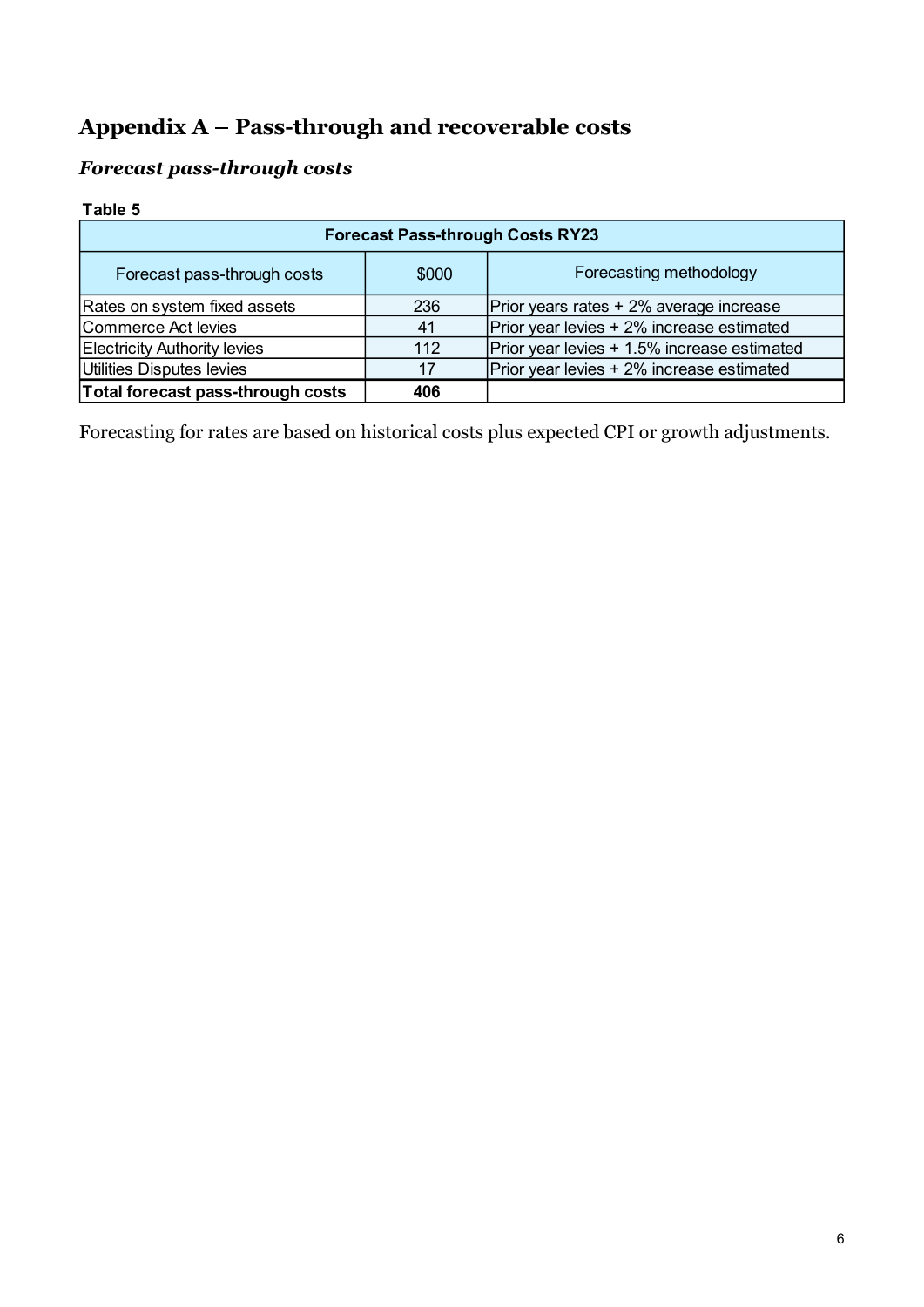## Forecast recoverable costs

#### Table 6

| <b>Forecast recoverable costs</b>           |                          |                                                                                                                                  |
|---------------------------------------------|--------------------------|----------------------------------------------------------------------------------------------------------------------------------|
|                                             |                          |                                                                                                                                  |
| Table 6                                     |                          |                                                                                                                                  |
|                                             |                          | <b>Forecast Recoverable Costs RY23</b>                                                                                           |
| Forecast recoverable costs                  | \$000                    | Forecasting methodology                                                                                                          |
| <b>IRIS</b> incentive adjustment            | 249                      | As calculated IRIS for DPP3 Year 3                                                                                               |
| Transpower transmission charges             | 3,656                    | FY2022/23 new prices from Transpower Dec<br>2021                                                                                 |
| New investment contract charges             |                          |                                                                                                                                  |
| System operator services charges            |                          |                                                                                                                                  |
| Avoided transmission charges -              | 738                      | FY2022/23 new prices from Transpower Dec                                                                                         |
| purchased assets                            |                          | 2021                                                                                                                             |
| Distributed generation allowance            | 3,449                    | FY2022/23 new prices from Transpower Dec<br>2021                                                                                 |
| Claw-back                                   |                          |                                                                                                                                  |
| Catastrophic event allowance                | $\overline{\phantom{a}}$ |                                                                                                                                  |
| Extended reserves allowance                 | $\overline{\phantom{0}}$ |                                                                                                                                  |
| Quality incentive adjustment                | 48                       | Incentive allowance from 31 March 2021                                                                                           |
| Capex wash-up adjustment                    | 94                       | Capex wash-up adjustment calculated from<br>forecast value of commissioned assets against<br>actual value of commissioned assets |
| Transmission asset wash-up<br>adjustment    |                          |                                                                                                                                  |
| Reconsideration event allowance             | -                        |                                                                                                                                  |
| Quality standard variation engineers<br>fee |                          |                                                                                                                                  |
| Urgent project allowance                    | $\overline{\phantom{a}}$ |                                                                                                                                  |
| Revenue wash-up draw down amount            |                          |                                                                                                                                  |
| Fire and emergency NZ levies                | 28                       | Prior year levies + CPI increase estimated                                                                                       |
| Innovation project allowance                |                          |                                                                                                                                  |
| Total forecast recoverable costs            | 8,263                    |                                                                                                                                  |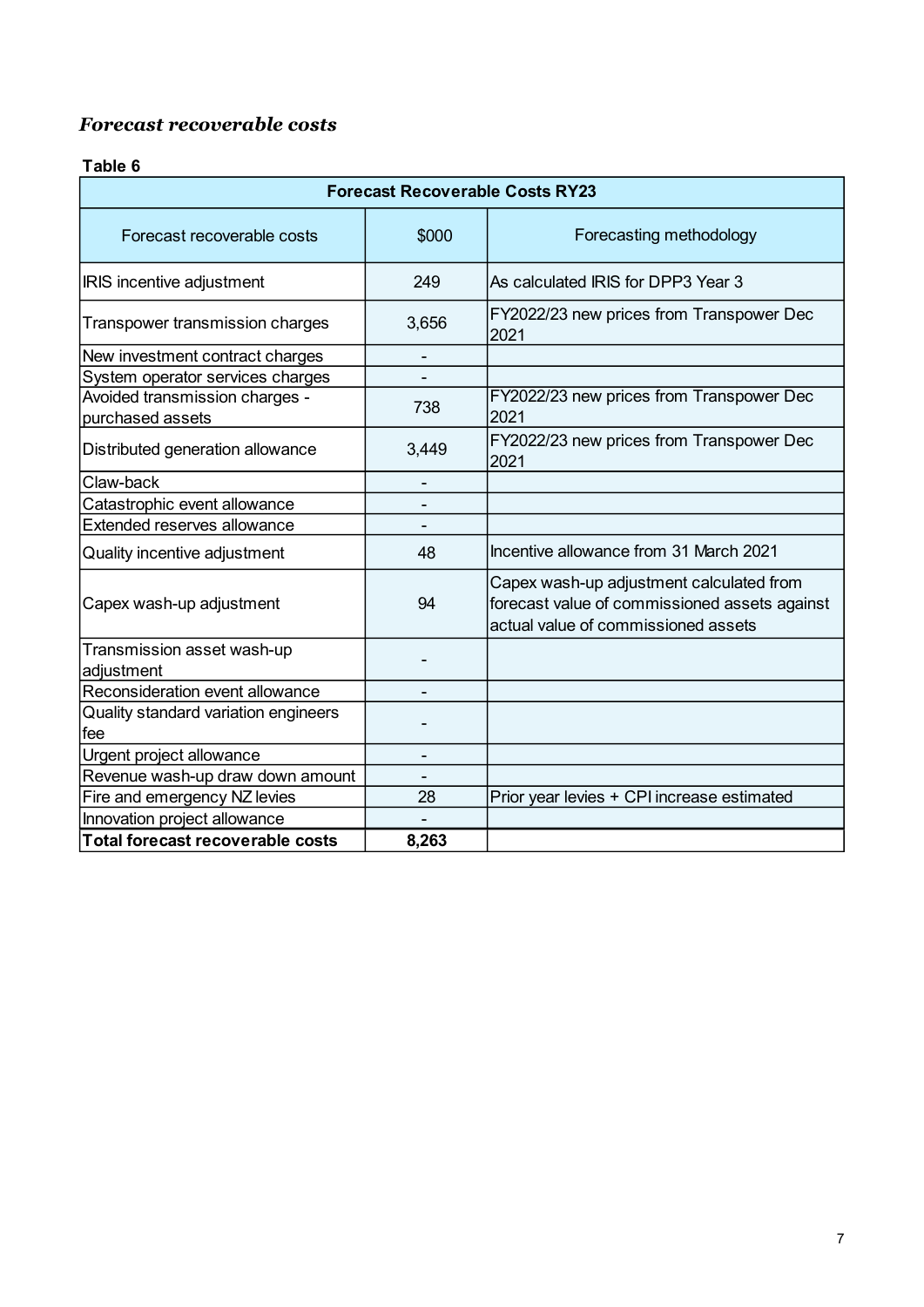# Appendix  $B$  – Forecast prices and quantities

Table 8 shows the forecast prices and quantities for the forecast revenue from prices for the second assessment period.

| Appendix B – Forecast prices and quantities                                                   |                                   |                          |                              |                     |  |
|-----------------------------------------------------------------------------------------------|-----------------------------------|--------------------------|------------------------------|---------------------|--|
|                                                                                               |                                   |                          |                              |                     |  |
| Table 8 shows the forecast prices and quantities for the forecast revenue from prices for the |                                   |                          |                              |                     |  |
| second assessment period.                                                                     |                                   |                          |                              |                     |  |
|                                                                                               |                                   |                          |                              |                     |  |
| Table 8                                                                                       | Forecast revenue from prices RY23 |                          |                              |                     |  |
|                                                                                               |                                   |                          |                              |                     |  |
| <b>Price Category</b>                                                                         | Unit                              | Unit price               | Forecast                     | Forecast revenue    |  |
| Low User Domestic - Urban                                                                     | \$/kWh                            |                          | quantity                     | (5000)              |  |
| Low User Domestic - Urban                                                                     | \$/ICP/day                        | 0.08963<br>0.30000       | 45,518,036<br>8,534          | 4,080<br>934        |  |
| Low User Domestic - Urban - TOU                                                               | \$/ICP/day                        | 0.30000                  | 86                           | 9                   |  |
| LUDU - TOU - Off-Peak                                                                         | \$/kWh                            | 0.07617                  | 122,761                      | 9                   |  |
| LUDU - TOU - Shoulder                                                                         | \$/kWh                            | 0.07617                  | 136,554                      | 10                  |  |
| LUDU - TOU - Peak                                                                             | \$/kWh                            | 0.10702                  | 200,463                      | 21                  |  |
| Low User Domestic - Rural<br>Low User Domestic - Rural                                        | \$/kWh<br>\$/ICP/day              | 0.08963<br>0.30000       | 22,978,377<br>3,968          | 2,060<br>435        |  |
| Low User Domestic - Rural - TOU                                                               | \$/ICP/day                        | 0.30000                  | 40                           | 4                   |  |
| LUDR - TOU - Off-Peak                                                                         | \$/kWh                            | 0.07617                  | 61,972                       | 5                   |  |
| LUDR - TOU - Shoulder                                                                         | \$/kWh                            | 0.07617                  | 68,935                       | 5                   |  |
| LUDR - TOU - Peak<br>Standard User Domestic - Urban                                           | \$/kWh<br>\$/kWh                  | 0.10702                  | 101,198                      | 11<br>617           |  |
| Standard User Domestic - Urban                                                                | \$/ICP/day                        | 0.01638<br>1.90584       | 37,639,189<br>4,750          | 3,304               |  |
| Std User Domestic User - Urban -TOU                                                           | \$/ICP/day                        | 1.43927                  | 48                           | 25                  |  |
| NDU - TOU - Off-Peak                                                                          | \$/kWh                            | 0.02523                  | 101,512                      | 3                   |  |
| NDU - TOU - Shoulder                                                                          | \$/kWh                            | 0.02523                  | 112,918                      | 3                   |  |
| NDU - TOU - Peak<br>Standard User Domestic - Rural                                            | \$/kWh<br>\$/kWh                  | 0.05373<br>0.01638       | 165,765<br>36,576,230        | 9<br>599            |  |
| Standard User Domestic - Rural                                                                | \$/ICP/day                        | 1.90584                  | 4,510                        | 3,137               |  |
| Std User Domestic User - Rural -TOU                                                           | \$/ICP/day                        | 1.43927                  | 46                           | 24                  |  |
| NDR - TOU - Off-Peak                                                                          | \$/kWh                            | 0.02523                  | 98,645                       | 2                   |  |
| NDR - TOU - Shoulder                                                                          | \$/kWh                            | 0.02523                  | 109.729                      | 3                   |  |
| NDR - TOU - Peak<br>Under Verandah Lights                                                     | \$/kWh<br>\$/day                  | 0.05373<br>0.86506       | 161,083<br>15                | 9<br>5              |  |
| <b>Electric Fences</b>                                                                        | \$/day                            | 0.82458                  | 5                            | 2                   |  |
| Lanark                                                                                        | \$/month                          | $-8.64$                  | $\mathbf{1}$                 | (0)                 |  |
| <b>Street Lights</b>                                                                          | \$/light/month                    | 5.61187                  | 5,121                        | 345                 |  |
| Telecom - PCM 24 Hour                                                                         | \$/PCM/day                        | 2.08954                  | 56                           | 43                  |  |
| Telecom - PCM Night<br>Capacity Group 2 - Urban                                               | \$/PCM/month<br>\$/kWh            | 27.31570<br>0.03711      | 3                            | $\mathbf{1}$<br>506 |  |
| Capacity Group 2 - Urban                                                                      | \$/ICP/day                        | 2.11862                  | 13,631,393<br>800            | 618                 |  |
| Capacity Group 2 - Rural                                                                      | \$/kWh                            | 0.06295                  | 24,269,925                   | 1,528               |  |
| Capacity Group 2 - Rural                                                                      | \$/ICP/day                        | 3.30909                  | 1,546                        | 1,867               |  |
| Capacity Group 3 - Urban                                                                      | \$/kWh                            | 0.04318                  | 10,318,272                   | 446                 |  |
| Capacity Group 3 - Urban<br>Capacity Group 3 - Rural                                          | \$/ICP/day<br>\$/kWh              | 5.56686                  | 268<br>17,468,678            | 545<br>848          |  |
| Capacity Group 3 - Rural                                                                      | \$/ICP/day                        | 0.04854<br>8.92905       | 318                          | 1,036               |  |
| Capacity Group 4 - Urban                                                                      | \$/kWh                            | 0.05254                  | 2,093,494                    | 110                 |  |
| Capacity Group 4 - Urban                                                                      | \$/ICP/day                        | 12.10526                 | 33                           | 146                 |  |
| Capacity Group 4 - Rural                                                                      | \$/kWh                            | 0.05966                  | 1,850,283                    | 110                 |  |
| Capacity Group 4 - Rural                                                                      | \$/ICP/day                        | 13.82522                 | 29                           | 146                 |  |
| Capacity Group 5 - Urban                                                                      | \$/kWh                            | 0.04514                  | 2,141,632                    | 97<br>145           |  |
| Capacity Group 5 - Urban<br>Capacity Group 5 - Rural                                          | \$/kVA/day<br>\$/kWh              | 0.09741<br>0.08856       | 4,079<br>1,183,831           | 105                 |  |
| Capacity Group 5 - Rural                                                                      | \$/kVA/day                        | 0.10904                  | 3,951                        | 157                 |  |
| Network Maximum Demand - Variable                                                             | \$/kWh                            | 0.02487                  | 28,526,343                   | 709                 |  |
| Network Maximum Demand - Capacity                                                             | \$/kVA/day                        | 0.06449                  | 18,835                       | 443                 |  |
| Network Maximum Demand - Demand<br>Network Maximum Demand - Variable                          | \$/kW/day<br>\$/kWh               | 0.17641<br>0.02487       | 12,282<br>27,062,034         | 791<br>673          |  |
| Network Maximum Demand - Capacity                                                             | \$/kVA/day                        | 0.06449                  | 30,115                       | 709                 |  |
| Network Maximum Demand - Demand                                                               | \$/kW/day                         | 0.17641                  | 19,931                       | 1,283               |  |
| Major Industrial Non-Standard Customers                                                       |                                   |                          |                              |                     |  |
| Fonterra (BOPE)                                                                               | \$/month                          | 38,234                   | 1                            | 459                 |  |
| Fonterra Lipid & Distillery<br>Asaleo Care (TP)                                               | \$/month<br>\$/month              | 9,782<br>75,916          | $\mathbf{1}$<br>$\mathbf{1}$ | 117<br>911          |  |
|                                                                                               | \$/month                          | 125,029                  | $\mathbf{1}$                 | 1,500               |  |
| Whakatane Mill (TP)                                                                           | \$/month                          | 22,103                   | 1                            | 265                 |  |
| Kaingaroa Timberlands (TP)                                                                    |                                   |                          |                              |                     |  |
| CHH - Kawerau (TP)                                                                            | \$/month                          | 37,649                   | 1                            | 452                 |  |
| Norske Skog Oxidation Ponds (TP)                                                              | \$/month                          | 13,648                   | $\mathbf{1}$                 | 164                 |  |
| Sequal Investments<br>Kawerau Dairy Ltd                                                       | \$/month<br>\$/month              | 16,557                   | $\mathbf{1}$                 | 199                 |  |
| <b>Fonterra Assets</b>                                                                        | \$/month                          | 4,684<br>1,250           | $\mathbf{1}$<br>$\mathbf{1}$ | 56<br>15            |  |
| <b>GDL Breaker Contract</b>                                                                   | \$/month                          | 585                      | $\mathbf{1}$                 | $\overline{7}$      |  |
| BOPE TG1 & TG2<br>$\Sigma P_{2022/23}$ *Q <sub>2022/23</sub>                                  | \$/month                          | $\overline{\phantom{a}}$ | $\mathbf{1}$                 | 32,877              |  |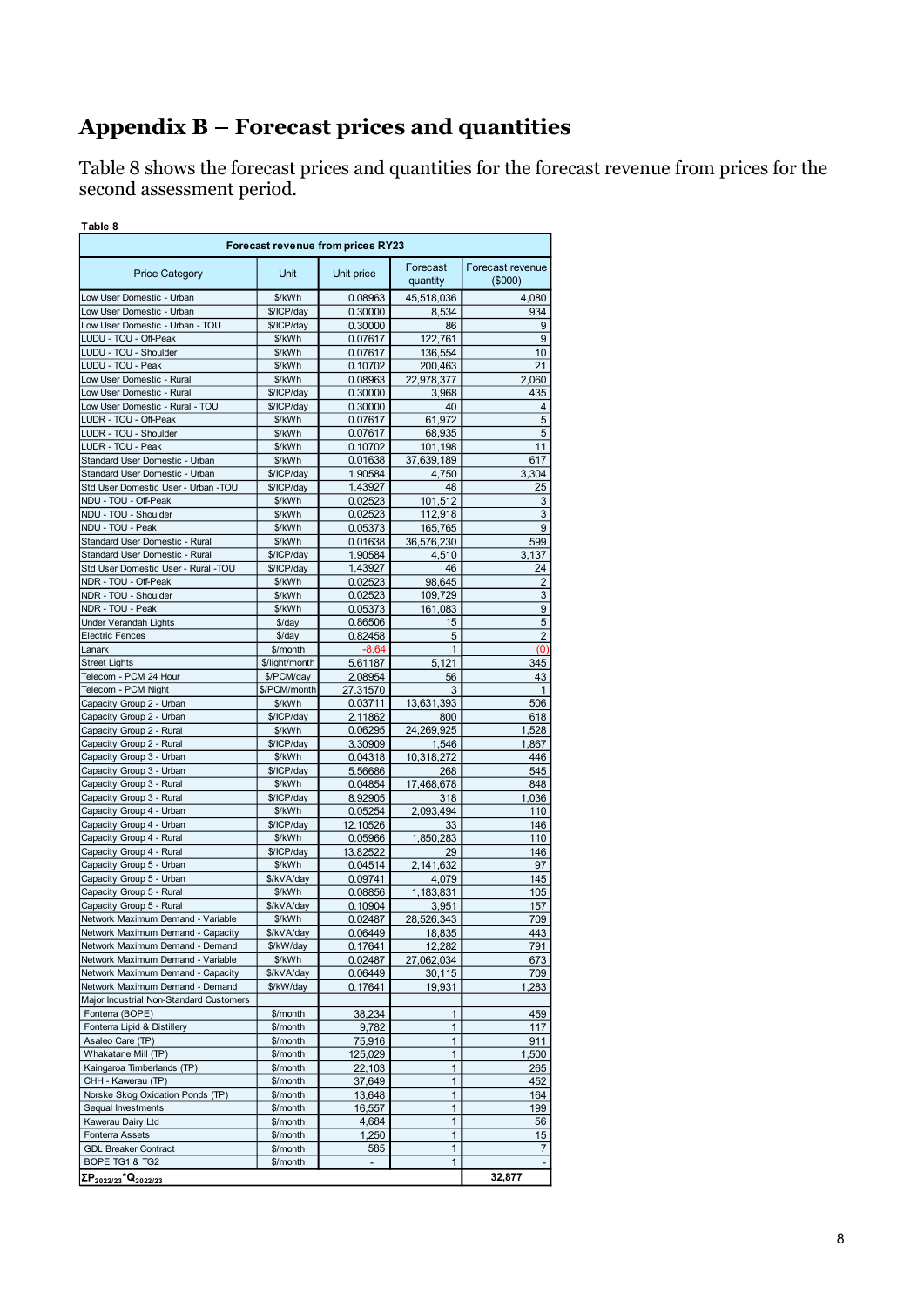## Forecast Quantities for the assessment period 31 March 2023

| Forecast Quantities for the assessment period 31 March 2023<br>Horizon Networks considers the forecast quantities are reasonable. |               |               |                   |                 |
|-----------------------------------------------------------------------------------------------------------------------------------|---------------|---------------|-------------------|-----------------|
|                                                                                                                                   |               |               |                   |                 |
|                                                                                                                                   |               |               |                   |                 |
|                                                                                                                                   |               |               |                   |                 |
|                                                                                                                                   |               |               |                   |                 |
|                                                                                                                                   |               |               |                   |                 |
|                                                                                                                                   |               |               |                   |                 |
|                                                                                                                                   | 2019/2020     | 2020/2021     | 2021/2022         | 2022/2023       |
|                                                                                                                                   | <b>Actual</b> | <b>Actual</b> | <b>Forecast</b>   | <b>Forecast</b> |
| <b>Retail ICPs</b>                                                                                                                |               |               |                   |                 |
| Low User                                                                                                                          | 12,565        | 12,620        | 12,553            | 12,629          |
| Standard Domestic                                                                                                                 | 8,880         | 9,014         | 9,276             | 9,353           |
| Capacity                                                                                                                          | 3,055         | 3,047         | 3,037             | 3,035           |
| Network maximum Demand                                                                                                            | 164           | 171           | 173               | 173             |
| Special (UV, SL, EF, PG)                                                                                                          | 101           | 97            | 94                | 94              |
| Total                                                                                                                             | 24,765        | 24,949        | 25,133            | 25,283          |
|                                                                                                                                   |               |               |                   |                 |
|                                                                                                                                   |               |               | <b>YoY Change</b> |                 |
| Low User                                                                                                                          |               | 0.4%          | $-0.5%$           | 0.6%            |
| <b>Standard Domestic</b>                                                                                                          |               | 1.5%          | 2.9%              | 0.8%            |
| Capacity                                                                                                                          |               | $-0.3%$       | $-0.3%$           | $-0.1%$         |
| Network maximum Demand                                                                                                            |               | 4.3%          | 1.2%              | 0.0%            |
| Special (UV, SL, EF, PG)                                                                                                          |               | $-4.0%$       | $-3.1%$           | 0.0%            |
| Total                                                                                                                             |               | 0.7%          | 0.7%              | 0.6%            |
|                                                                                                                                   |               |               |                   |                 |
| <b>Retail Consumption (Mwh)</b>                                                                                                   |               |               |                   |                 |
| Low User                                                                                                                          | 64,326        | 67,608        | 68,042            | 69,188          |
| <b>Standard Domestic</b>                                                                                                          | 68,751        | 72,186        | 74,326            | 74,965          |
| Capacity                                                                                                                          | 72,834        | 69,247        | 72,309            | 72,958          |
| Network maximum Demand                                                                                                            | 53,925        | 51,757        | 55,210            | 55,588          |
| Special (UV, SL, EF, PG)                                                                                                          | 2,234         | 2,253         | 2,289             | 2,312           |
| Total                                                                                                                             | 262,070       | 263,052       | 272,176           | 275,011         |
|                                                                                                                                   |               |               |                   |                 |
|                                                                                                                                   |               |               | <b>YoY Change</b> |                 |
| Low User                                                                                                                          |               | 5.1%          | 0.6%              | 1.7%            |
| <b>Standard Domestic</b>                                                                                                          |               | 5.0%          | 3.0%              | 0.9%            |
| Capacity                                                                                                                          |               | $-4.9%$       | 4.4%              | 0.9%            |
| Network maximum Demand                                                                                                            |               | $-4.0%$       | 6.7%              | 0.7%            |
| Special (UV, SL, EF, PG)                                                                                                          |               | 0.9%          | 1.6%              | 1.0%            |
| Total                                                                                                                             |               | 0.4%          | 3.5%              | 1.0%            |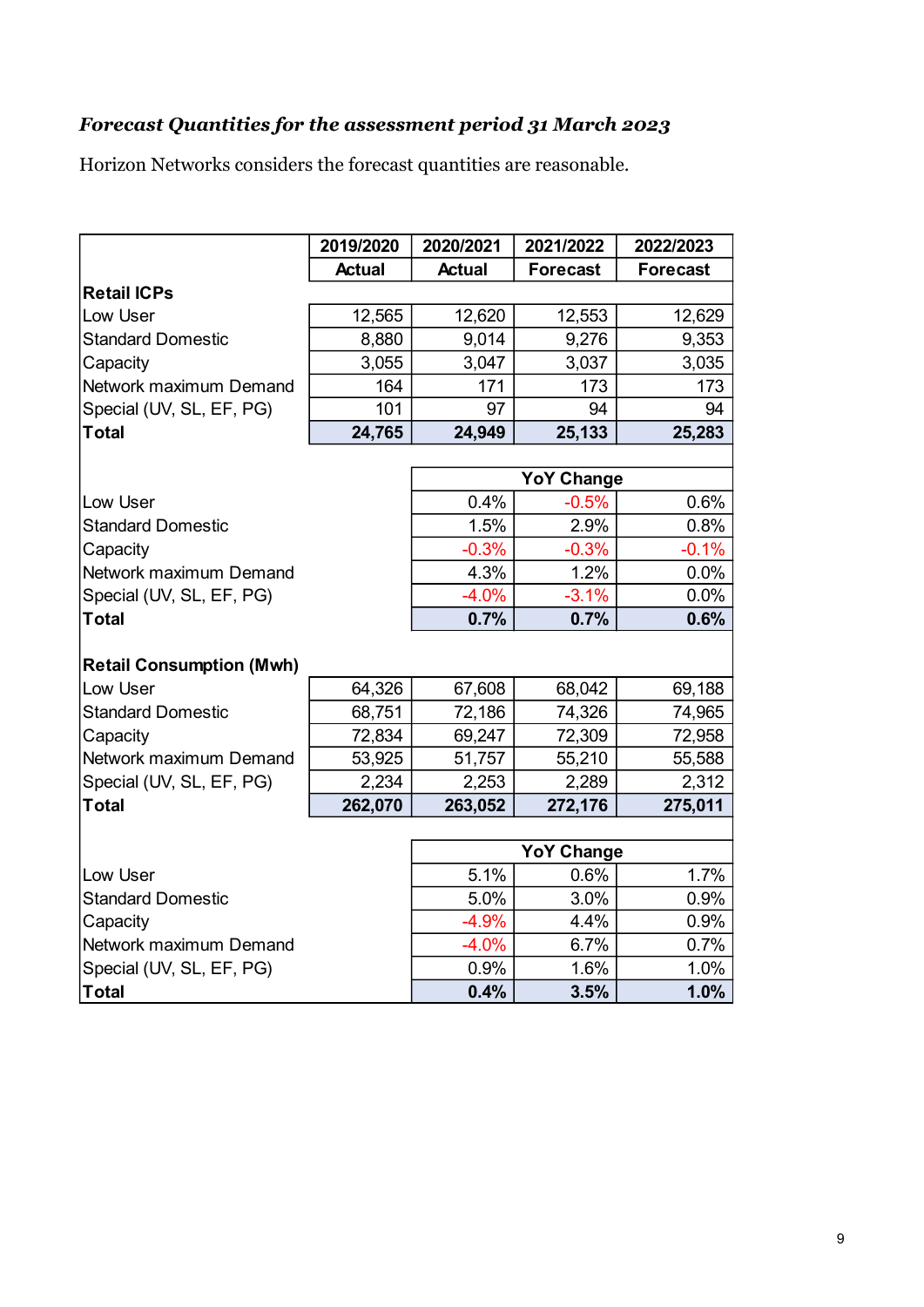# Price Schedule for the assessment period ending 31 March 2023

|                                                                                                                                                                                                                                                                                                                                                                                                                                                                  | <b>HORIZON NETWORKS</b><br>DELIVERY PRICE SCHEDULE EFFECTIVE FROM 1 APRIL 2022 |                                                                       |                            |                                                                |                          |                     |                     |                            |  |  |  |
|------------------------------------------------------------------------------------------------------------------------------------------------------------------------------------------------------------------------------------------------------------------------------------------------------------------------------------------------------------------------------------------------------------------------------------------------------------------|--------------------------------------------------------------------------------|-----------------------------------------------------------------------|----------------------------|----------------------------------------------------------------|--------------------------|---------------------|---------------------|----------------------------|--|--|--|
| Disclosure pursuant to requirements of the Electricity Distribution Information Disclosure Determination 2012. Horizon Energy Distribution Limited, trading as Horizon Networks, is the Eastern Bay of Plenty's electricity di<br>brakeway and the community of the community of the community of the community of the community of the community of the community of the community of the community of the community of the community of the community of the c |                                                                                |                                                                       |                            |                                                                |                          |                     |                     |                            |  |  |  |
| Price<br>Category                                                                                                                                                                                                                                                                                                                                                                                                                                                |                                                                                | Forecast<br>Number of<br>Installation<br>ontrol Point<br>(ICPs) as at | Price<br>Component         |                                                                |                          | Delivery Price (1)  | <b>Distribution</b> | Pass Through               |  |  |  |
| Code <sup>(2)</sup>                                                                                                                                                                                                                                                                                                                                                                                                                                              | <b>Price Category</b>                                                          | 1 April 2022                                                          | Code <sup>(2)</sup>        | Description                                                    | Units                    | from 1 April 2022   | Price               | Price                      |  |  |  |
| <b>DOMESTIC</b>                                                                                                                                                                                                                                                                                                                                                                                                                                                  |                                                                                |                                                                       | HET001                     | Daily Fixed Charge                                             | \$ / ICP / day           | 0.30000             | 0.01119             | 0.28881                    |  |  |  |
| LUDU                                                                                                                                                                                                                                                                                                                                                                                                                                                             | ow User Domestic - Urban                                                       | 8,569                                                                 | HET012                     | Consumption Charge                                             | \$/kWh                   | 0.08963             | 0.08963             |                            |  |  |  |
|                                                                                                                                                                                                                                                                                                                                                                                                                                                                  |                                                                                |                                                                       | <b>HET152</b>              | Export Charge                                                  | \$/kWh                   | ÷.                  | i.                  | $\overline{\phantom{a}}$   |  |  |  |
|                                                                                                                                                                                                                                                                                                                                                                                                                                                                  |                                                                                |                                                                       | <b>LUDILTOUEX</b>          | DailyFixed charge                                              | \$ / ICP / day           | 0.30000             | 0.01119             | 0.28881                    |  |  |  |
|                                                                                                                                                                                                                                                                                                                                                                                                                                                                  | LUDU-TOU Low User Domestic - Urban - Time of Use                               | $\circ$                                                               | LUDU-TOU-OP<br>LUDU-TOU-SH | Time of Use Charge - off-peak<br>Time of Use Charge - shoulder | \$/kWh<br>\$/kWh         | 0.07617<br>0.07617  | 0.07617<br>0.07617  | $\ddot{\phantom{0}}$<br>l, |  |  |  |
|                                                                                                                                                                                                                                                                                                                                                                                                                                                                  |                                                                                |                                                                       | LUDU-TOU-PK                | Time of Use Charge - peak                                      | \$/kWh                   | 0.10702             | 0.10702             | $\ddot{\phantom{0}}$       |  |  |  |
|                                                                                                                                                                                                                                                                                                                                                                                                                                                                  |                                                                                |                                                                       | LUDU-TOU-DG                | <b>Export Charge</b>                                           | \$/kWh                   |                     |                     |                            |  |  |  |
|                                                                                                                                                                                                                                                                                                                                                                                                                                                                  |                                                                                |                                                                       | HET003                     | Daily Fixed Charge                                             | \$ / ICP / day           | 0.30000             | 0.01119             | 0.28881                    |  |  |  |
| LUDR                                                                                                                                                                                                                                                                                                                                                                                                                                                             | Low User Domestic - Rural                                                      | 3.984                                                                 | HET013<br><b>HET153</b>    | Consumption Charge                                             | $$I$ kWh<br>\$/kWh       | 0.08963             | 0.08963             | i.<br>i.                   |  |  |  |
|                                                                                                                                                                                                                                                                                                                                                                                                                                                                  |                                                                                |                                                                       | LUDR-TOU-FX                | Export Charge<br>DailyFixed charge                             | \$/ICP/day               | 0.30000             | 0.01119             | 0.28881                    |  |  |  |
|                                                                                                                                                                                                                                                                                                                                                                                                                                                                  |                                                                                |                                                                       | LUDR-TOU-OP                | Time of Use Charge - off-peak                                  | \$/kWh                   | 0.07617             | 0.07617             | $\overline{a}$             |  |  |  |
|                                                                                                                                                                                                                                                                                                                                                                                                                                                                  | LUDR-TOU Low User Domestic - Rural - Time of Use                               | $\circ$                                                               | LUDR-TOU-SH                | Time of Use Charge - shoulder                                  | \$/kWh                   | 0.07617             | 0.07617             | l,                         |  |  |  |
|                                                                                                                                                                                                                                                                                                                                                                                                                                                                  |                                                                                |                                                                       | LUDR-TOU-PK                | Time of Use Charge - peak                                      | \$/kWh                   | 0.10702             | 0.10702             |                            |  |  |  |
|                                                                                                                                                                                                                                                                                                                                                                                                                                                                  |                                                                                |                                                                       | LUDR-TOU-DG                | <b>Export Charge</b>                                           | S/KWh                    |                     | L.                  |                            |  |  |  |
| STANDARD                                                                                                                                                                                                                                                                                                                                                                                                                                                         |                                                                                |                                                                       | <b>HET034</b>              | Daily Fixed Charge                                             | \$/ICP/day               | 1.90584             | 1.48332             | 0.42252                    |  |  |  |
| <b>NDU</b>                                                                                                                                                                                                                                                                                                                                                                                                                                                       | Standard User - Urban                                                          | 4,758                                                                 | <b>HETOS4</b>              | Consumption Charge                                             | $$I$ kWh                 | 0.01638             | 0.01638             | ×,                         |  |  |  |
|                                                                                                                                                                                                                                                                                                                                                                                                                                                                  |                                                                                |                                                                       | <b>HET154</b>              | Export Charge                                                  | \$/kWh                   |                     | i.                  | i,                         |  |  |  |
|                                                                                                                                                                                                                                                                                                                                                                                                                                                                  |                                                                                |                                                                       | NDU-TOU-FX                 | DailyFixed charge                                              | \$/ICP/day               | 1.4392              | 1.01675             | 0.42252                    |  |  |  |
|                                                                                                                                                                                                                                                                                                                                                                                                                                                                  |                                                                                |                                                                       | NDU-TOU-OF                 | Time of Use Charge - off-peak                                  | \$/kWh                   | 0.0252              | 0.02522             | l,                         |  |  |  |
| NDU-TOU                                                                                                                                                                                                                                                                                                                                                                                                                                                          | Standard User - Urban - Time of Use                                            | $\circ$                                                               | NDU-TOU-SH                 | Time of Use Charge - shoulder                                  | \$/kWh                   | 0.02523             | 0.02523             | $\overline{a}$             |  |  |  |
|                                                                                                                                                                                                                                                                                                                                                                                                                                                                  |                                                                                |                                                                       | NDU-TOU-PK                 | Time of Use Charge - peak                                      | \$/kWh                   | 0.0537              | 0.05373             | i,                         |  |  |  |
|                                                                                                                                                                                                                                                                                                                                                                                                                                                                  |                                                                                |                                                                       | NDU-TOU-DG                 | Export Charge<br>Daily Fixed Charge                            | \$/kWh                   |                     |                     |                            |  |  |  |
| <b>NDR</b>                                                                                                                                                                                                                                                                                                                                                                                                                                                       | .<br>Standard User - Rura                                                      | 4,518                                                                 | HET035<br>HET055           | Consumption Charge                                             | \$ / ICP / day<br>\$/kWh | 1.9058<br>0.01638   | 1.48332<br>0.01638  | 0.42252                    |  |  |  |
|                                                                                                                                                                                                                                                                                                                                                                                                                                                                  |                                                                                |                                                                       | <b>HET155</b>              | Export Charge                                                  | \$/kWh                   |                     | l,                  | i,                         |  |  |  |
|                                                                                                                                                                                                                                                                                                                                                                                                                                                                  |                                                                                |                                                                       | NDR-TOU-FX                 | DailyFixed charge                                              | \$ / ICP / day           | 1.4392              | 1.01675             | 0.42252                    |  |  |  |
|                                                                                                                                                                                                                                                                                                                                                                                                                                                                  |                                                                                |                                                                       | NDR-TOU-OF                 | Time of Use Charge - off-peak                                  | \$/kWh                   | 0.0252              | 0.02523             | $\overline{a}$             |  |  |  |
| NDR-TOU                                                                                                                                                                                                                                                                                                                                                                                                                                                          | Standard User - Rural - Time of Use                                            | $\circ$                                                               | NDR-TOU-SH                 | Time of Use Charge - shoulder                                  | \$/kWh                   | 0.02523             | 0.02523             | $\overline{a}$             |  |  |  |
|                                                                                                                                                                                                                                                                                                                                                                                                                                                                  |                                                                                |                                                                       | NDR-TOU-PK                 | Time of Use Charge - peak                                      | \$/kWh                   | 0.05373             | 0.05373             | i,                         |  |  |  |
| <b>SENERAL - SPECIALS</b>                                                                                                                                                                                                                                                                                                                                                                                                                                        |                                                                                |                                                                       | NDR-TOU-DG                 | Export Charge                                                  | \$/kWh                   |                     | $\overline{a}$      |                            |  |  |  |
| UV                                                                                                                                                                                                                                                                                                                                                                                                                                                               | Under Veranda Lights                                                           | 15                                                                    | HET009                     | Daily Fixed Charge                                             | \$ / UV / day            | 0.86506             | 0.83700             | 0.02806                    |  |  |  |
| EF                                                                                                                                                                                                                                                                                                                                                                                                                                                               | (not available for new connections)<br>Electric Fence                          | 6                                                                     | HET005                     | Daily Fixed Charge                                             | \$/ EF / day             | 0.8245!             | 0.79644             | 0.02814                    |  |  |  |
|                                                                                                                                                                                                                                                                                                                                                                                                                                                                  | (not available for new connections)                                            |                                                                       | HET008                     | Consumption Charge                                             | $$/$ kwh                 |                     |                     |                            |  |  |  |
| <b>SL</b>                                                                                                                                                                                                                                                                                                                                                                                                                                                        | <b>Street Lights</b>                                                           | 15                                                                    | <b>HET131</b>              | Monthly Fixed Charge                                           | \$ / light / month       | 5.61187             | 5.21064             | 0.40123                    |  |  |  |
| <b>PCM 24</b>                                                                                                                                                                                                                                                                                                                                                                                                                                                    | PCM 24 Hour                                                                    | 56                                                                    | PCM24-FX                   | Daily Fixed Charge                                             | \$ / focture / day       | 2.0895              | 1.82549             | 0.26405                    |  |  |  |
| <b>PCMN</b>                                                                                                                                                                                                                                                                                                                                                                                                                                                      | PCM Night Only                                                                 |                                                                       | <b>HET117</b>              | Consumption Charge                                             | $$/$ kwh                 |                     | 24,40956            | i,                         |  |  |  |
|                                                                                                                                                                                                                                                                                                                                                                                                                                                                  | (not available for new connections)<br>SENERAL - CAPACITY GROUPS               | 3                                                                     | <b>HET116</b>              | Monthly Fixed Charge                                           | \$ / focture / month     | 27.31570            |                     | 2.90614                    |  |  |  |
|                                                                                                                                                                                                                                                                                                                                                                                                                                                                  |                                                                                |                                                                       | HET017                     | Daily Fixed Charge                                             | \$ / ICP / day           | 2.11862             | 1.11493             | 1.00369                    |  |  |  |
| N2U                                                                                                                                                                                                                                                                                                                                                                                                                                                              | Capacity Group 2 (15-42 kVA) - Urban                                           | 796                                                                   | <b>HET041</b>              | Consumption Charge                                             | \$/kWh                   | 0.03711             | 0.03711             | $\ddot{\phantom{0}}$       |  |  |  |
|                                                                                                                                                                                                                                                                                                                                                                                                                                                                  |                                                                                |                                                                       | <b>HET141</b>              | Export Charge                                                  | \$/kWh                   |                     |                     |                            |  |  |  |
|                                                                                                                                                                                                                                                                                                                                                                                                                                                                  |                                                                                |                                                                       | HET023                     | Daily Fixed Charge                                             | \$ / ICP / day           | 3.30909             | 2.27756             | 1.03153                    |  |  |  |
| N <sub>2R</sub>                                                                                                                                                                                                                                                                                                                                                                                                                                                  | Capacity Group 2 (15-42 kVA) - Rural                                           | 1,548                                                                 | HET046                     | Consumption Charge                                             | \$/kWh                   | 0.06295             | 0.06295             |                            |  |  |  |
|                                                                                                                                                                                                                                                                                                                                                                                                                                                                  |                                                                                |                                                                       | <b>HET146</b><br>HET018    | Export Charge                                                  | \$/kWh                   | J.<br>5.56686       | L.<br>2.74378       | i.<br>2.82308              |  |  |  |
| N3U                                                                                                                                                                                                                                                                                                                                                                                                                                                              | Capacity Group 3 (43-70 kVA) - Urban                                           | 268                                                                   | HET042                     | Daily Fixed Charge<br>Consumption Charge                       | \$ / ICP / day<br>\$/kWh | 0.04318             | 0.04318             | $\ddot{\phantom{0}}$       |  |  |  |
|                                                                                                                                                                                                                                                                                                                                                                                                                                                                  |                                                                                |                                                                       |                            |                                                                |                          |                     |                     |                            |  |  |  |
|                                                                                                                                                                                                                                                                                                                                                                                                                                                                  |                                                                                |                                                                       | HFT024                     | Daily Fixed Charge                                             | \$ / ICP / day           | 8 92905             | 6.02708             | 2.90197                    |  |  |  |
| N3R                                                                                                                                                                                                                                                                                                                                                                                                                                                              | Capacity Group 3 (43-70 kVA) - Rural                                           | 318                                                                   | <b>HET047</b>              | Consumption Charge                                             | $$I$ kWh                 | 0.04854             | 0.04854             |                            |  |  |  |
|                                                                                                                                                                                                                                                                                                                                                                                                                                                                  |                                                                                |                                                                       | HET147                     | Export Charge                                                  | \$/kWh                   |                     |                     |                            |  |  |  |
| N4U                                                                                                                                                                                                                                                                                                                                                                                                                                                              | Capacity Group 4 (71-100 kVA) - Urban<br>(not available for new connections)   | 34                                                                    | HET019                     | Daily Fixed Charge                                             | \$ / ICP / day           | 12.10526            | 7.13199             | 4 97327                    |  |  |  |
|                                                                                                                                                                                                                                                                                                                                                                                                                                                                  |                                                                                |                                                                       | HFT043<br>HET025           | Consumption Charge<br>Daily Fixed Charge                       | \$/kWh<br>\$ / ICP / day | 0.05254<br>13.82522 | 0.05254<br>8.71273  | ×,<br>5 11249              |  |  |  |
| N4R                                                                                                                                                                                                                                                                                                                                                                                                                                                              | Capacity Group 4 (71-100 kVA) - Rural<br>(not available for new connections)   | 30                                                                    | <b>HET048</b>              | Consumption Charge                                             | \$/kWh                   | 0.05966             | 0.05966             |                            |  |  |  |
|                                                                                                                                                                                                                                                                                                                                                                                                                                                                  | Capacity Group 5 (>100 kVA) - Urban                                            |                                                                       | HET020                     | Daily Capacity Charge                                          | \$/kVA/day               | 0.09741             | 0.05721             | 0.04020                    |  |  |  |
| NSU                                                                                                                                                                                                                                                                                                                                                                                                                                                              | (not available for new connections)                                            | 23                                                                    | <b>HET044</b>              | Consumption Charge                                             | \$/kWh                   | 0.04514             | 0.04514             | ×,                         |  |  |  |
| <b>N5R</b>                                                                                                                                                                                                                                                                                                                                                                                                                                                       | Capacity Group 5 (>100 kVA) - Rural                                            | 20                                                                    | HET026                     | Daily Capacity Charge                                          | \$/kVA/day               | 0.10904             | 0.07219             | 0.03685                    |  |  |  |
|                                                                                                                                                                                                                                                                                                                                                                                                                                                                  | (not available for new connections)                                            |                                                                       | HFT049                     | Consumption Charge                                             | $$ /$ kWh                | 0.08856             | 0.08856             | ×,                         |  |  |  |
|                                                                                                                                                                                                                                                                                                                                                                                                                                                                  | <b>MEDIUM TO LARGE CONSUMERS</b>                                               |                                                                       | NMDU-KVA                   |                                                                |                          |                     |                     |                            |  |  |  |
|                                                                                                                                                                                                                                                                                                                                                                                                                                                                  |                                                                                |                                                                       | NMDU-KW                    | Daily Capacity Charge<br>Daily Demand Charge                   | \$/kVA/day<br>\$/kW/day  | 0.06449<br>0.17641  | 0.04493<br>0.12290  | 0.01956<br>0.05351         |  |  |  |
| NMDU                                                                                                                                                                                                                                                                                                                                                                                                                                                             | ork Maximum Demand - Urban                                                     | 64                                                                    | NMDU-KWH                   | Consumption Charge                                             | \$/kWh                   | 0.02487             | 0.02487             |                            |  |  |  |
|                                                                                                                                                                                                                                                                                                                                                                                                                                                                  |                                                                                |                                                                       | NMDU-DG                    | Export Charge                                                  | \$/kWh                   | i,                  | i.                  | $\overline{\phantom{a}}$   |  |  |  |
|                                                                                                                                                                                                                                                                                                                                                                                                                                                                  |                                                                                |                                                                       | NMDR-KVA                   | Daily Capacity Charge                                          | \$/kVA/day               | 0.06449             | 0.04493             | 0.01956                    |  |  |  |
| NMDR                                                                                                                                                                                                                                                                                                                                                                                                                                                             | letwork Maximum Demand - Rural                                                 | 109                                                                   | NMDR-KW                    | Daily Demand Charge                                            | \$/kW/day                | 0.17641             | 0.12290             | 0.05351                    |  |  |  |
|                                                                                                                                                                                                                                                                                                                                                                                                                                                                  |                                                                                |                                                                       | NMDR-KWH                   | Consumption Charge                                             | \$/kWh                   | 0.02487             | 0.02487             |                            |  |  |  |
|                                                                                                                                                                                                                                                                                                                                                                                                                                                                  |                                                                                |                                                                       | NMDR-DG                    | Export Charge                                                  | \$/kWh                   |                     | l,                  | i.                         |  |  |  |
| <b>LARGE CONSUMERS</b><br>SPEC                                                                                                                                                                                                                                                                                                                                                                                                                                   | Individually priced consumers (4)                                              | n.a                                                                   |                            | Various                                                        | Various                  | n.a                 | n.a                 | n.a.                       |  |  |  |
| <b>GENERAL NOTES</b>                                                                                                                                                                                                                                                                                                                                                                                                                                             |                                                                                |                                                                       |                            |                                                                |                          |                     |                     |                            |  |  |  |

" Althes eclub GST Fakelin na prioris, an interest in a Prior Ministery analishme or we show we are more than the priori the basic orientation of the streation of the should consider the streation of the should consider th

<sup>(4)</sup> Industrial prices for large consumers are user specific and are wholly fixed.